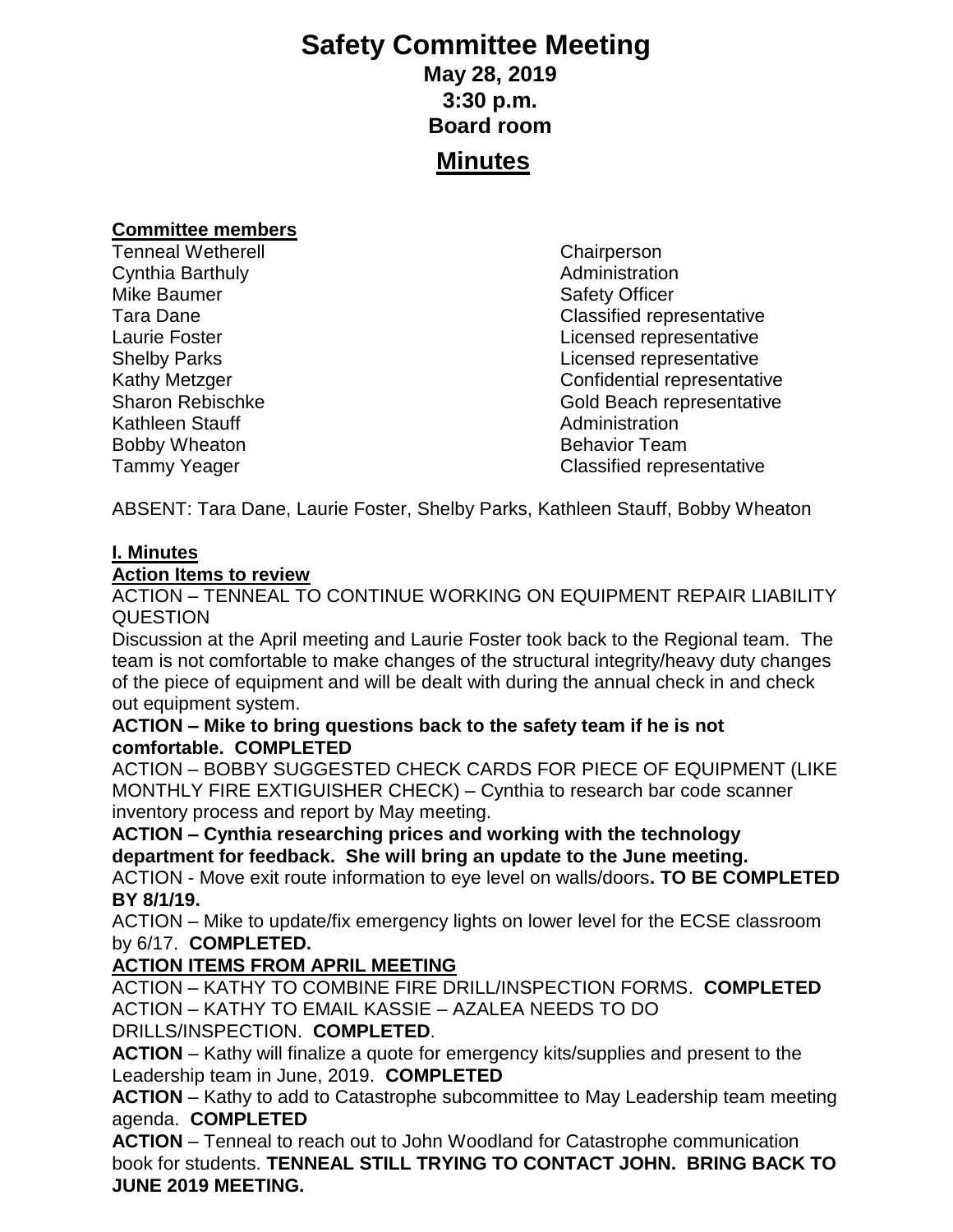ACTION – Bring SAIF in during in service week trainings. **AUGUST 2019** ACTION – take discussion of need for other drills than Fire/Safety, i.e., active shooter, earthquake to Catastrophe subcommittee. **BRING TO SEPTEMBER MEETING.** ACTION – accident count on website **KATHY TO WORK WITH DAVE & JUSTIN ABOUT COSTS – BRING INFORMATION TO SEPTEMBER MEETING.**

**ACTION** – the committee approved the history draft and Kathy will place in the Safety manual by next meeting. **COMPLETED**

## **II. Reports**

- A. Review of 801's / Accidents Dave sent an All Staff email congratulating everyone on 121 days without an accident. **ACTION - DAVE WILL HAVE SLIP/TRIP/FALL POSTERS BY AUGUST FOR FALL TERM DISTRIBUTION. ACTION – KATHY TO UPDATE GRAPHS TO REPRESENT PROGRAMS/DEPARTMENT BY AUGUST MEETING. ACTION – KATHY TO CREATE/UPDATE KEY FOR ALL GRAPHS BY AUGUST MEETING**.
- B. Review of Accident Investigations NONE
- **C.** Safety Concerns - Form from central office. **ACTION – MIKE WILL FIX THE UPSTAIRS MENS BATHROOM DOOR BY 5/31**
- **D.** Fire Drill / Classroom Drill Records

CB office – doing better but still need to improve.

GB office – Sharon has completed two drills on 4/3 and 5/1 but they did not include the EI classroom located in the building.

**The team discussed what to do if there is noncompliance? ACTION – PLACE AS A FUTURE TOPIC TO CREATE A PROCESS**. The team discussed the need for EI classrooms to have fire drills like K-12? **ACTION - Mike to check with an EI specialist and report to Administration by 5/31/19.**

**E.** Facility Inspections – the team reviewed the Inspection Process white paper and discussed problems with remote classrooms.

**ACTION – Mike reported the inspection will take place in the CB building will take place 5/29/19.**

**ACTION – Work with incoming Program Admin regarding remote classrooms. HAVE READY BY SEPTEMBER.**

**ACTION – Kathy to remind Kathleen and Kassie by 5/29/19 that ALL classrooms need to be inspected before the end of the school year.**

- F. Behavior Team update from Cynthia. Three additional incidents in April and five in May that are predominantly at Blossom Gulch and Madison. These also tie in to where the most slips/trips/falls reports are. Do the classrooms need and/or are receiving additional support? Discussion of how/what might affect an increase in behaviors included a change in the weather, students who are out of their usual routine due to breaks/vacations and response plans that are set up for specific students.
- G. SAIF report Tenneal signed documents for next year. Our fees dropped \$30,000 and the board was pleased with the committee and staff efforts. The team agreed not to back off thinking and messaging for the upcoming year. **ACTION – Safety break at All Staff Day sponsored by the safety committee**.